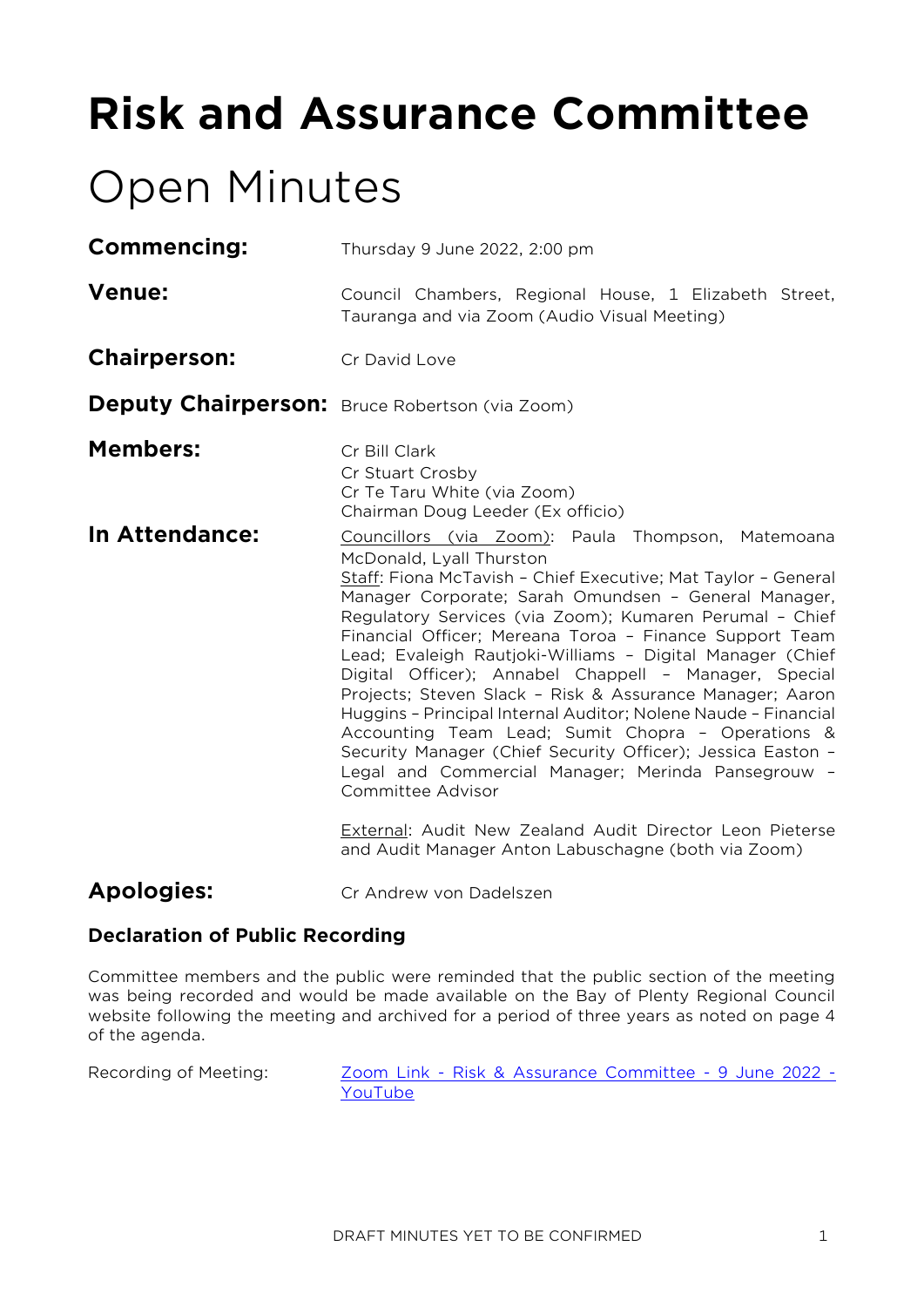## **1. Apologies**

#### **Resolved**

**That the Risk and Assurance Committee:**

**1 Accepts the apology from Cr Andrew von Dadelszen tendered at the meeting.**

**Love/Leeder CARRIED**

## **2. Declaration of Conflicts of Interest**

Cr Stuart Crosby: Item 7.1 External Audit Plan 2021/22 (Quayside Board Director)

Cr Te Taru White: Item 7.1 External Audit Plan 2021/22 (Quayside Board Director)

## **3. Minutes**

#### **Minutes to be Confirmed**

#### **3.1 Risk and Assurance Committee Minutes - 14 April 2022**

#### **Resolved**

**That the Risk and Assurance Committee:**

**1 Confirms the Risk and Assurance Committee Minutes - 14 April 2022 as a true and correct record.**

> **Crosby/Clark CARRIED**

2:15pm – Deputy Chairperson Bruce Robertson **joined** the meeting.

## **4. Reports**

## **Information Only**

## **4.1 External Audit Plan 2021/22**

Presented by: Chief Financial Officer, Kumaren Perumal, Financial Accounting Team Lead Nolene Naude and Audit New Zealand (Audit NZ) Audit Director Leon Pieterse and Audit Manager Anton Labuschagne.

#### **Key Points – Audit NZ:**

- Elaborated on the audit process for 2022 in the context of the following milestones: (1) the Local Government Elections in October, (2) the final audit scheduled for September and (3) the final Audit Report to be prepared for November 2022:
	- o Pointed out that the timeline of the 2022 audit was different from the previous cycles prior to Covid mainly due to Auditor shortages and the continued impact of Covid
	- o As a result, the audit process would not be completed before conclusion of the Local Government Elections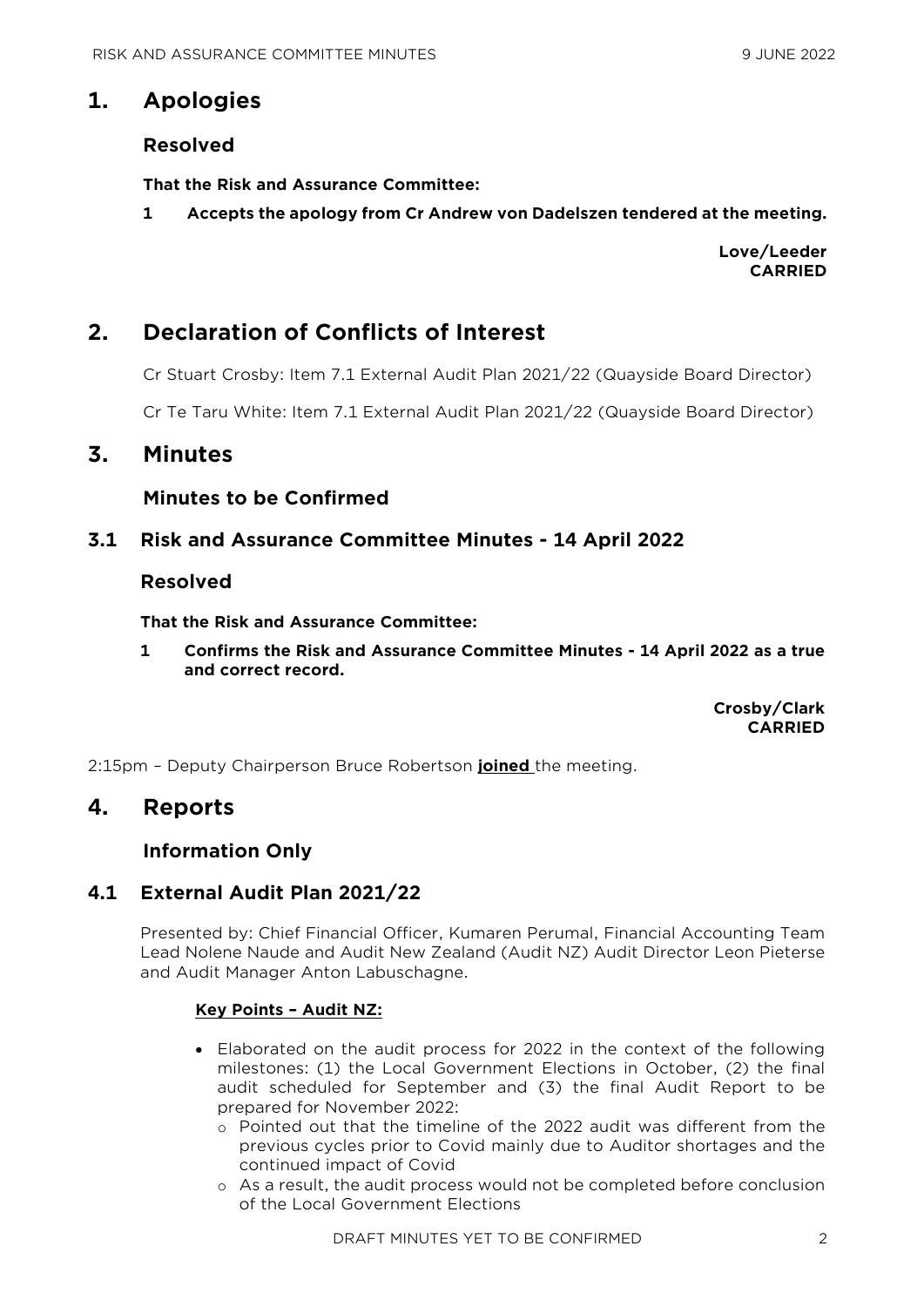- o Proposed that the outgoing Council/Risk and Assurance Committee provide assurance/representation to the new Council on the annual report
- o During July 2022 Audit NZ would provide the Finance Team with a draft letter of representation - proposed that management provide similar representation to Council to provide assurance regarding the Annual Report
- o As further external assurance, Audit NZ needed to complete the audit before Council could adopt the Annual Report
- This process would apply to majority of councils in New Zealand
- Confirmed that timelines for the Quayside Holdings Limited and Toi Moana Trust audits would align appropriately with Bay of Plenty Regional Council Toi Moana's audit
- Pointed out that early/ongoing engagement with the Port of Tauranga and KPMG was taking place to enable an early technical review/address any possible delays.

#### **Resolved**

#### **That the Risk and Assurance Committee:**

**1 Receives the report, External Audit Plan 2021/22.**

#### **Crosby/Clark CARRIED**

#### **4.2 Chairperson's Report**

Presented by: General Manager, Corporate Mat Taylor who updated Committee members on the Risk and Assurance Committee's Work Programme for the last meeting of 2022, scheduled for 15 September:

#### **Resolved**

#### **That the Risk and Assurance Committee:**

**1 Receives the report, Chairperson's Report.**

**Leeder/Crosby CARRIED**

## **4.3 Internal Audit Update**

Presented by: Aaron Huggins, Principal Internal Auditor and Steve Slack, Risk & Assurance Manager.

#### **Key Points:**

- While the quarter had continued to see Covid impact, operations across Bay of Plenty Regional Council Toi Moana has started to normalise and assurance delivery workflow had resumed
- External provider Grant Thornton, appointed to carry out the Risk Management Framework Review, had confirmed their availability and work would commence during July 2022
- A refreshed Audit Programme for 2023 would be presented to the Risk and Assurance Committee in September 2022.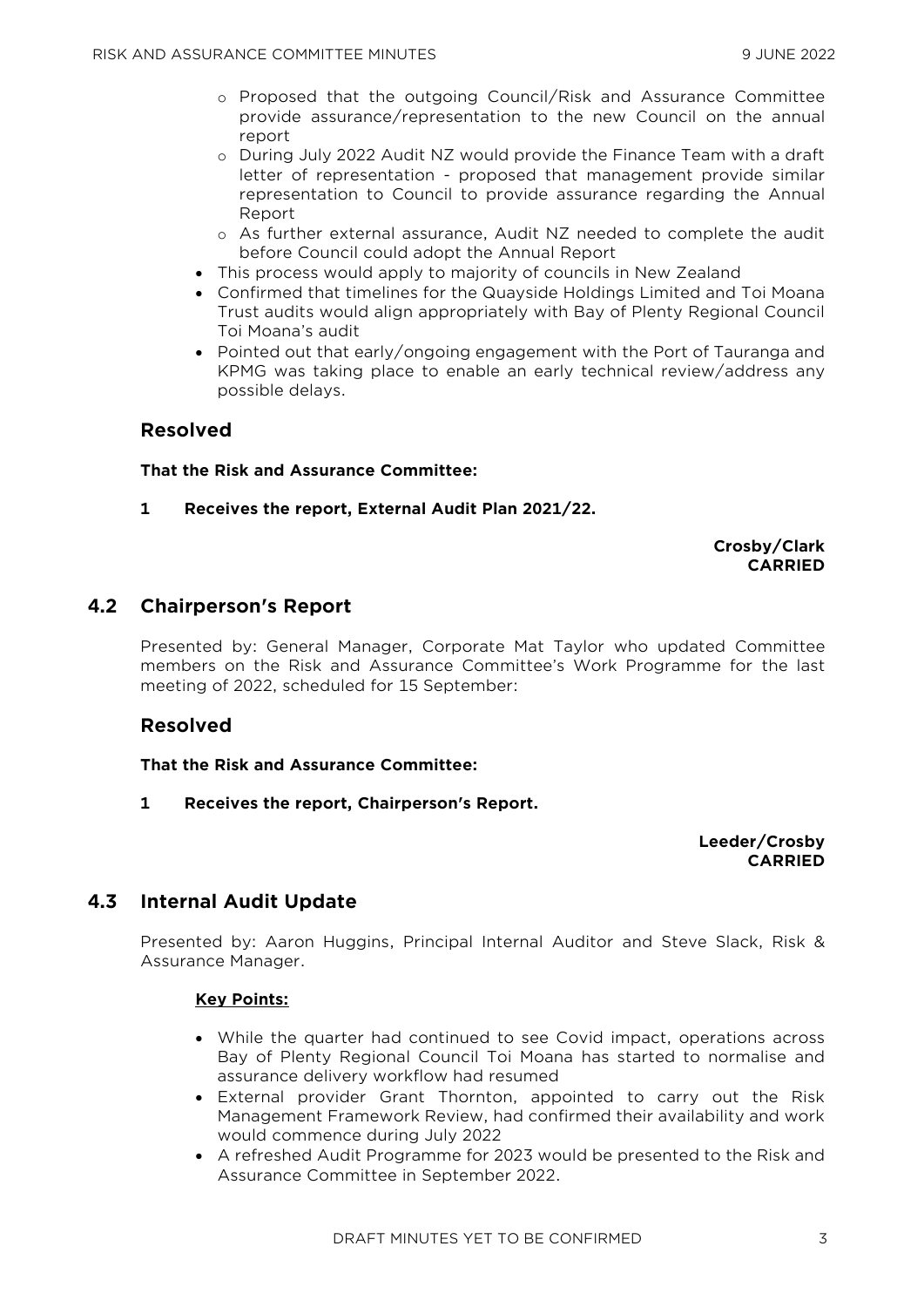#### **Key Point - Members:**

• Highlighted the importance of finalising key internal audit work/outstanding recommendations prior to the end of the triennium.

#### **Resolved**

#### **That the Risk and Assurance Committee:**

**1 Receives the report, Internal Audit Update.**

**Crosby/Clark CARRIED**

#### **4.4 Rates Setting for the 2022/23 financial year**

Presented by: Chief Financial Officer Kumaren Perumal, and Finance Support Team Lead Mereana Toroa:

#### **Key Points:**

- External legal review had been undertaken to perform a legislative compliance review of the rates setting process for 2022/23 financial year; this was still ongoing – any amendments arising from the review process would be incorporated as part of the refinement before adoption by Council
- Council was scheduled to set the rates for the 2022/23 financial at its meeting on 23 June 2022

#### **Key Points - Staff:**

- Confirmed that the system for internal rates collection had been tested extensively to ensure it was suitable for Council's requirements and that adequate/suitably experienced resources had been recruited
- Verified that discussions with Territorial Local Authorities (TLAs) regarding the hand-over of rates collections had been ongoing since the commencement of the Rates Project to ensure a clear understanding of Regional Council/respective TLA's roles; these were being underpinned by service level agreements currently under consideration
- Noted the importance of future proofing the system for rates collection to be able to adapt to any possible changes by incorporating principles such as efficiency/high quality data integrity and well-designed processes.

#### **Resolved**

#### **That the Risk and Assurance Committee:**

- **1 Receives the report, Rates Setting for the 2022/23 financial year.**
- **2 Confirms the public be excluded on the grounds set out in the Local Government Official Information and Meetings Act 1987 from consideration of the following report attachment:**
	- **(a) Rates setting for the 2022-23 financial year under Section 48(1)(a)(i) Section 7 (2)(c)(ii) as withholding the information is necessary to protect information which is subject to an obligation of confidence or which any person has been or could be compelled to provide under the authority of any enactment, where the making available of the information would be likely otherwise to damage the public interest and that this attachment be released to the public on the Chief Executive's approval.**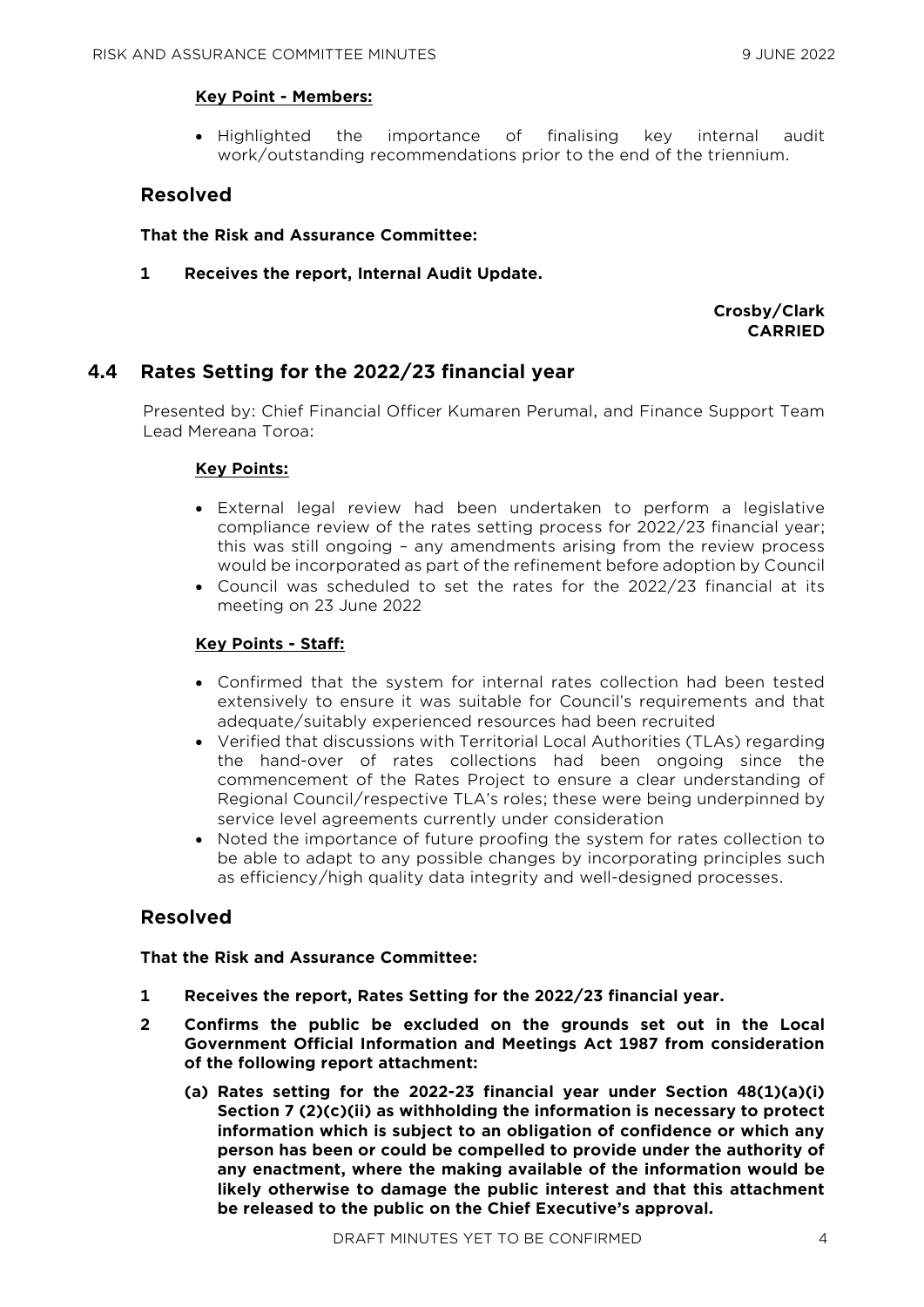#### **Love/Crosby CARRIED**

## **5. Public Excluded Section**

#### **Resolved**

**Resolution to exclude the public**

**1 Excludes the public from the following parts of the proceedings of this meeting as set out below:**

**The general subject of each matter to be considered while the public is excluded, the reason for passing this resolution in relation to each matter, and the specific grounds under section 48(1) of the Local Government Official Information and Meetings Act 1987 for the passing of this resolution are as follows:**

| Item<br>No. | matter to be<br>considered                                                                                                                        | Subject of each Reason for passing this<br>resolution in relation to each under Section<br>matter                                                                                                                                                                                                                                                                                                            | <b>Grounds</b><br>48(1) for the<br>passing of this<br>resolution | When the<br>item can<br>be<br>released<br>into the<br>public |
|-------------|---------------------------------------------------------------------------------------------------------------------------------------------------|--------------------------------------------------------------------------------------------------------------------------------------------------------------------------------------------------------------------------------------------------------------------------------------------------------------------------------------------------------------------------------------------------------------|------------------------------------------------------------------|--------------------------------------------------------------|
| 8.4         | Rates Setting<br>for the 2022/23<br>financial year -<br>Attachment 1 -<br>Rates setting<br>for the 2022-23<br>financial year -<br>Public Excluded | Withholding the information $48(1)(a)(i)$<br>necessary to<br>is.<br>information which is subject $(2)(c)(ii)$ .<br>obligation<br>of<br>to<br>an<br>confidence<br>or which<br>any<br>person has been or could be<br>compelled to provide under<br>authority<br>the<br>of<br>any<br>enactment, where the making<br>available of the information<br>would be likely otherwise to<br>damage the public interest. | protect Section 7                                                | On the<br>Chief<br>Executive's<br>approval.                  |
| 5.1         | Public Excluded<br>Risk and<br>Assurance<br>Committee<br>Minutes - 14<br>April 2022                                                               | As noted<br>in the<br>Minutes.                                                                                                                                                                                                                                                                                                                                                                               | relevant As noted in<br>the relevant<br>Minutes.                 | To remain<br>in public<br>excluded.                          |
| 5.2         | Digital<br>Cybersecurity<br>Update                                                                                                                | Withholding the information $48(1)(a)(i)$<br>to<br>necessary<br>is<br>information<br>where<br>making<br>available<br>of<br>the<br>information would be likely to<br>unreasonably prejudice the<br>commercial position of the<br>person who supplied or who<br>the<br>subject<br>of<br>is.<br>the<br>information.                                                                                             | protect Section 7<br>the $(2)(b)(ii)$ .                          | On the<br>Chief<br>Executive's<br>approval.                  |